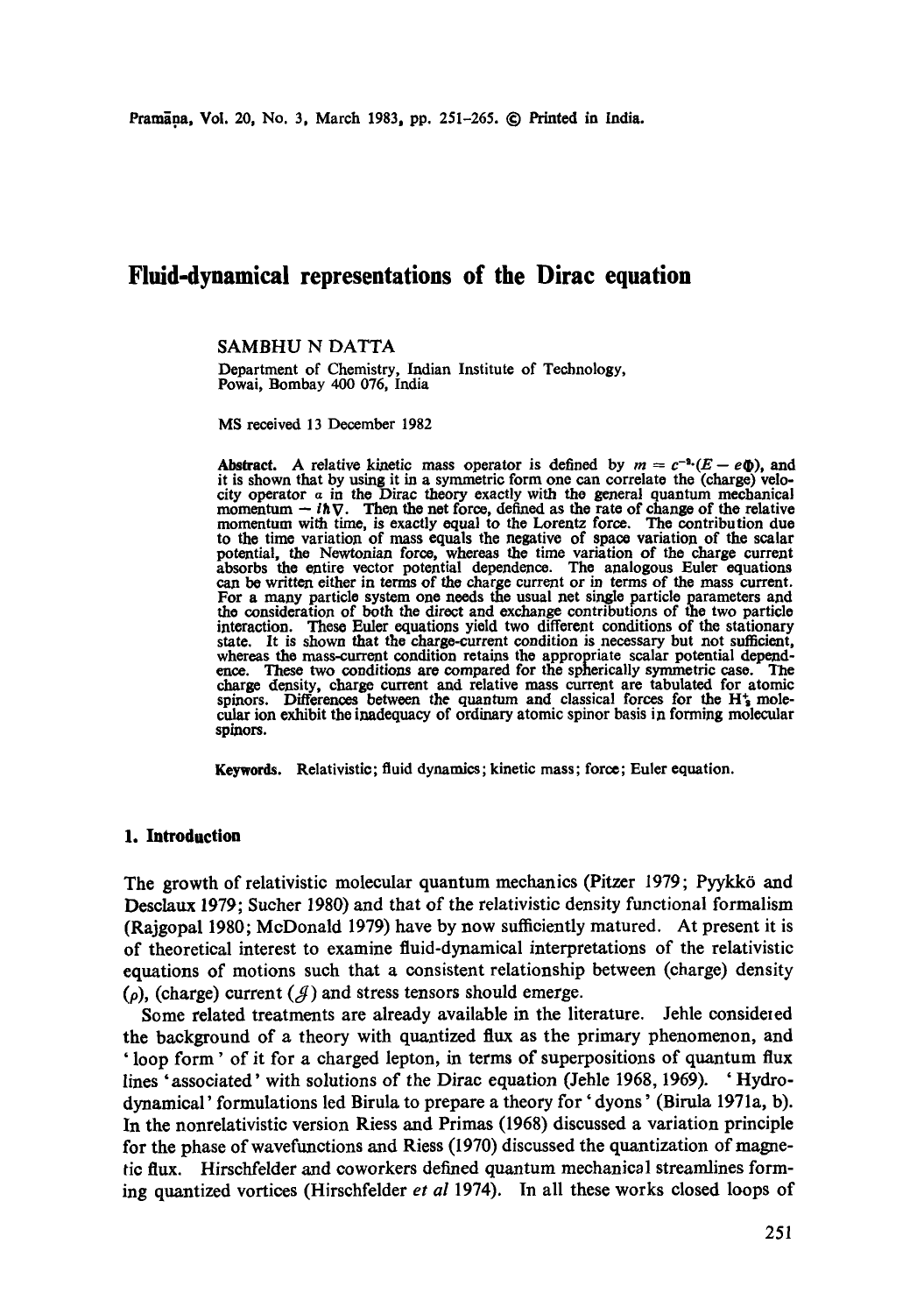quantum flux lines follow directly from the mere existence of a current density defined in the equation of continuity.

The aim of this work is to show that Dirac's equation gives rise to two possible forms of fluid-dynamical equations, and that there is an inherent relationship in going from the ' charge' picture to the ' mass' picture.

On the other hand the *reverse* idea, *fluid-dynamical formulation* of the Dirac equation, is already available. This formulation is in general made through a stochastic approach. For example, definition of a mean acceleration leads to a formulation of the wave equations, the Sohr6dinger equation in a nonrelativistic treatment (Nelson 1966) and with relativistic adjustments (discrete time and speed of light to stochastic particles), the relativistic generalization of the Fokker-Planck equation (Lehr and Park 1977). New internal variables (classical counterparts of spins) in an extended relativistic fluid droplet enn be defined to obtain the Feynman-Gell-Mann wave equation by quantization (Depaquit *et a11972).* Depletion velocity, rotational in form, of a superfluid flow in an annular region generates quantum mechanical vortex lines by drawing analogy with Dirac's theory of a magnetic monopole (Ichiyaaaagi 1979). Perhaps the most comprehensive stochastic approach is made by Aron (1979) in showing the generalization of classical diffusion theory to the relativistic domain by a convenient choice of the basic constants: this elegant treatment gives rise to a model of the Dirac fluid and clarifies several concepts like spin, nonlocalization and local rotations. In a recent work Petroni and Vigier (1981) show that stochastic behaviour of classical rigid tops embedded in Dirae's ether generates results comparable to the Feynrnan-Gell-Mann equation.

In this paper instead of deriving the Dirac equation from a classical stochastic approach, fluid-dynamical representations of the Dirac equation are made. It must be mentioned that Hestenes (Hestenes 1973, 1975, 1979) carried out an elaborate discussion on fluid-dynamical representations using a geometrical reformulation of the Dirae theory, in terms of Lorentz-rotated axes. Here derivation of appropriate conditions for the stationary states is taken up. Whenever it is felt necessary, comparisons with the results of Hestenes (Hestenes 1973, 1975, 1979) are included.

In special relativity one considers a (kinetic) relative mass dependent on the speed of the system with respect to a suitable Galilean frame of reference. This should affect the descriptions of the Newtonian 3-force (F) and the relative momentum density or relative mass current (J). A (kinetic) relative mass operator is being defined as

$$
\hat{\mathbf{m}} = c^{-2} (\hat{E} - e\mathbf{0}). \tag{1}
$$

The same operator is used here in examining Newtonian and fluid-dynamical characteristics of a Dirac system.

The description of the Newtonian 3-force is important since its expression must correlate with  $\dot{r}$  which can be derived in the Heisenberg picture, thus removing certain ambiguity that exists in the theoretical description of the velocity and linear momentum operator (Feynman 1961). In fact the present work stems from the idea of removing this ambiguity in a *constructive* fashion.

The form of the charge current in the Dirac theory implies that its time variation is *independent* of the scalar potential, resulting in an insufficient condition of the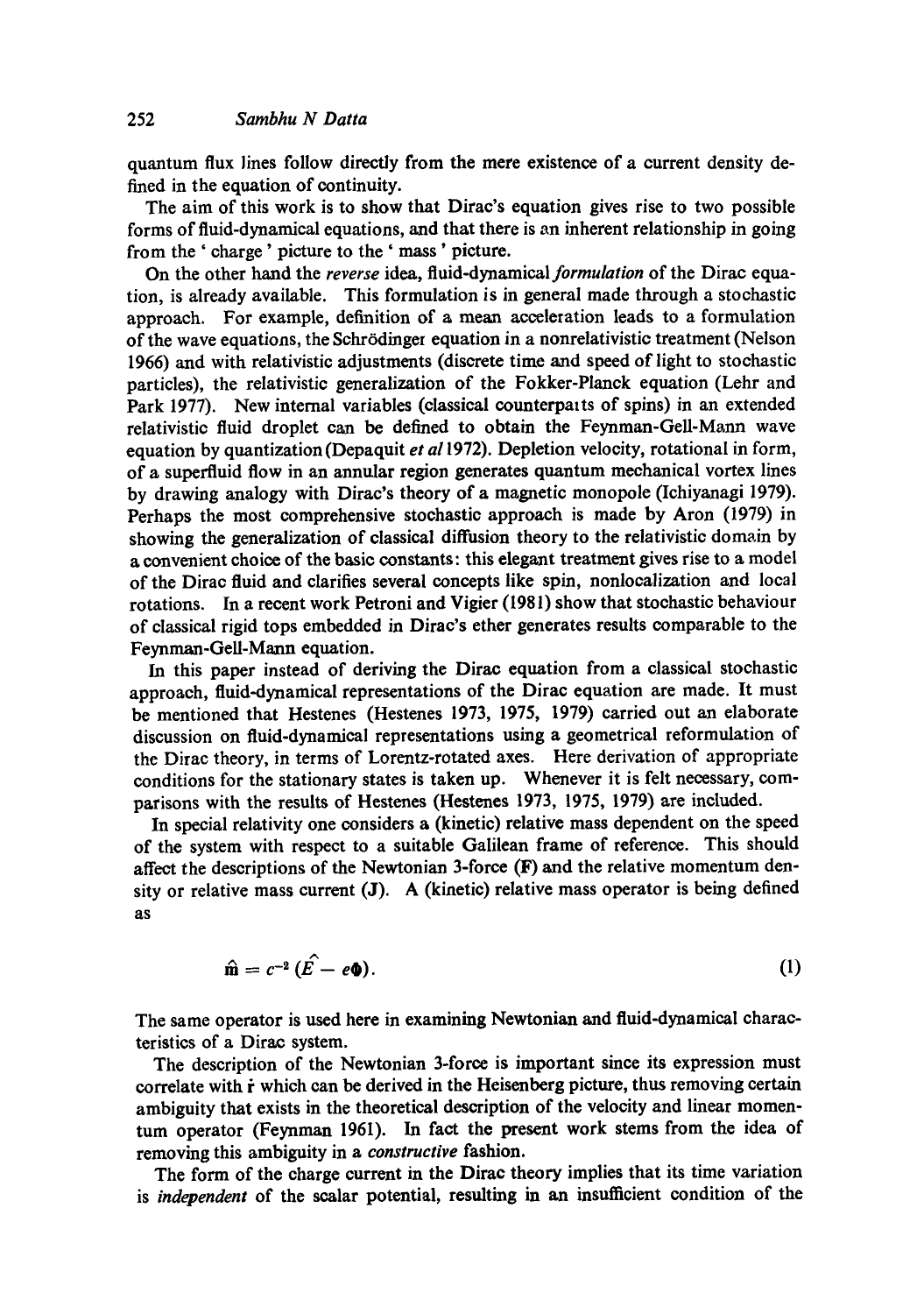stationary states. One requires a suitable definition of the relative mass current (or, momentum density) and the Euler equation should be described as its time variation such that the physical dependence on the scalar field is retained. Moreover, the relative mass current must correspond to the usual quantum mechanical linear momentum operator *-ihV.* 

In concluding remmks fluid-dynamical parameters of a spherically symmetric system are tabulated, and the conditions for stationary states are illustrated for the atomic case and for the  $H_2^+$  molecule ion using an approximate basis.

## **2. The Dirac equation**

The Dirac equation is

$$
i\hbar \frac{\partial}{\partial t} \psi = H_D \psi \equiv c \left( -i \hbar \nabla - \frac{e}{c} \mathbf{A} \right) \cdot \alpha \psi + \beta m_0 c^2 \psi + e \Phi \psi \qquad (2)
$$

where  $m_0$  is the proper mass,  $(-A, \Phi)$  is the 4-potential and  $\alpha$ ,  $\beta$  are Dirac matrices.  $\psi$  is a 4-component spinor. It is almost a trivial task to derive the equation of continuity

$$
\dot{\rho} + \nabla \cdot \mathcal{J} = 0 \tag{3}
$$

with  $\rho = \psi^{\dagger} \psi$ 

and 
$$
\mathcal{J} = \psi^{\dagger} c \cdot \psi.
$$

This corresponds to a velocity field (Bohm 1952; Madelung 1926; Landau 1945; Wong **1976)** 

$$
\mathbf{v} = \mathbf{\psi}^{\dagger} c \mathbf{a} \mathbf{\psi} / \rho
$$

with the comparable velocity operator that can be derived by the Heisenberg equation of motion

$$
\hat{\mathbf{v}} = \dot{\mathbf{r}} = c \mathbf{a}.
$$

There is some controversy in this regard. As Feynman (1961) puts it, the operator form of  $\hat{v}$  is "different from  $\hat{p}/m'' = -i\hbar/m \nabla$ ; furthermore since  $\hat{v}$  and  $\hat{p}$  commute, they become simultaneously measurablo. Using the Maxwell relationship

$$
\mathbf{\delta} = -\frac{1}{c}\dot{\mathbf{A}} - \nabla \Phi \tag{4}
$$

one obtains

$$
\frac{\partial}{\partial t} \left( \mathbf{p} - \frac{e}{c} \mathbf{A} \right) = e \left( \mathbf{\hat{c}} + c \; \mathbf{\hat{a}} \times \mathbf{\hat{H}} \right) \equiv F_L,\tag{5}
$$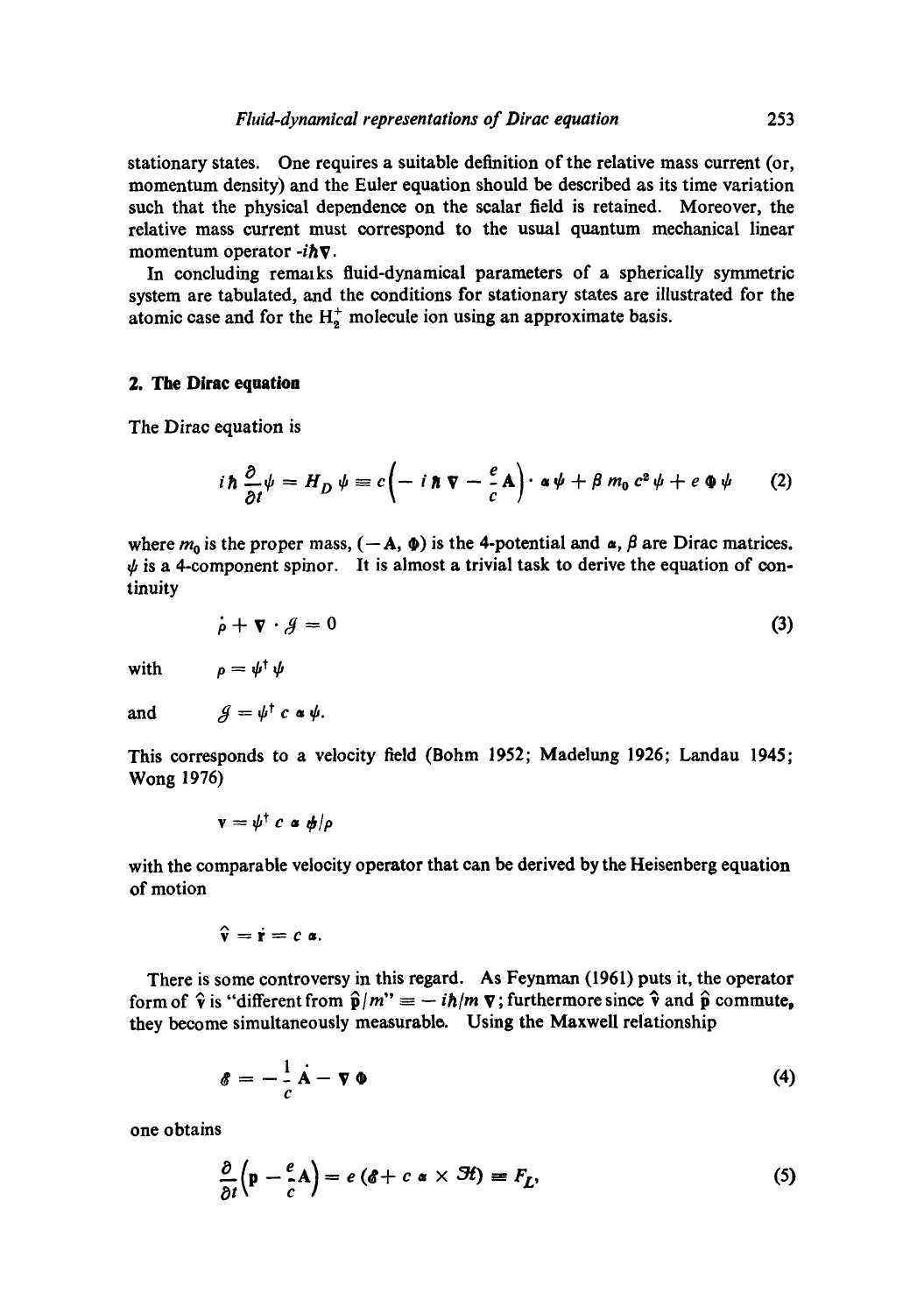the analogous Lorentz force, where  $\mathbf{\mathcal{E}}$  and  $\mathbf{\mathcal{H}} = \mathbf{v} \times \mathbf{A}$  are the conventional electric and magnetic fields. But since there is no direct connection between  $\dot{\mathbf{r}}$  and (5), it is difficult to accept it ' as a suitable analogue' of Newton's equations.

This apparent discrepancy arises because of the wrong interpretation of  $\rho$  and  $\beta$  as being particle probability density and current. This becomes obvious by comparing the nonrelativistic limit (the Pauli equation) where one has a *different* particle density and current. In fact, *ep* and e g should represent the *charge* density and *charge*  current, v should indicate the velocity field for a unit *charge* (cf. charge conjugation). Interestingly enough, the same point about two different probability densities is also discussed by Aron (1979) in a stochastic formulation of the Klein-Gordon equation. Nevertheless, a relation between the velocity of charge and linear momentum of relative mass is desired.

The difficulty is removed if one can show that the combination of  $\hat{v}$  with  $\hat{m}$  leads to the result  $\hat{p}$ . One recalls that m itself depends on speed and thereby should be evaluated in the status of an operator, as given by  $(1)$ . In the Dirac case equation  $(1)$ reduces to

$$
\hat{m} = c^{-2} (H_D - e \, \Phi). \tag{6}
$$

The momentum operator should be hermitean; but  $\hat{m}$  and  $\hat{v}$  do not commute. Hence one requires that  $\hat{m}$  and  $\hat{v}$  should be bound together in a symmetric form to yield the net relative momentum

$$
\widehat{\mathbf{M}} = \frac{1}{2} (\widehat{m} \widehat{\mathbf{v}} + \widehat{\mathbf{v}} \widehat{m}). \tag{7a}
$$

Using (6) and the anticommutations  $[X \cdot \alpha, \alpha]_+ = 2 X$  and  $[\alpha, \beta]_+ = 0$ , one obtains

$$
\hat{\mathbf{M}} = \left( -i \ \mathbf{\hbar} \ \nabla - \frac{e}{c} \mathbf{A} \right) \tag{7b}
$$

so that it is identical to the definition of the linear momentum operator.

Thus there is no ambiguity. One can easily show that the net 3-force defined as  **equals the Lorentz force**  $**F**<sub>L</sub>$ **. Still, it is interesting to dissect the two parts of** this force, particularly the part  $(F_1)$  arising out of the time variation of mass

$$
\mathbf{F} = \mathbf{F}_1 + \mathbf{F}_2 = \mathbf{F}_L,\tag{8}
$$

where  $\mathbf{F}_1 = \frac{1}{2}$  (*m c*  $\alpha + c \alpha$  *m*),

and 
$$
\mathbf{F}_2 = \frac{1}{2} (m c \dot{\mathbf{a}} + c \dot{\mathbf{a}} m) \equiv \mathbf{F}_L - \mathbf{F}_1.
$$

Equation (6) leads to the result  $\mathbf{F}_1 = -e \nabla \Phi$ . Consequently,  $\mathbf{F}_2 = -e/c \mathbf{A} +$  $e\mathbf{c} \cdot \mathbf{a} \times \mathbf{H}$ . Thus *the entire scalar potential dependence is correlated to the variation of mass, and the vector potential dependence is totally absorbed by the variation of the speed of charge.* This derivation is *exact.*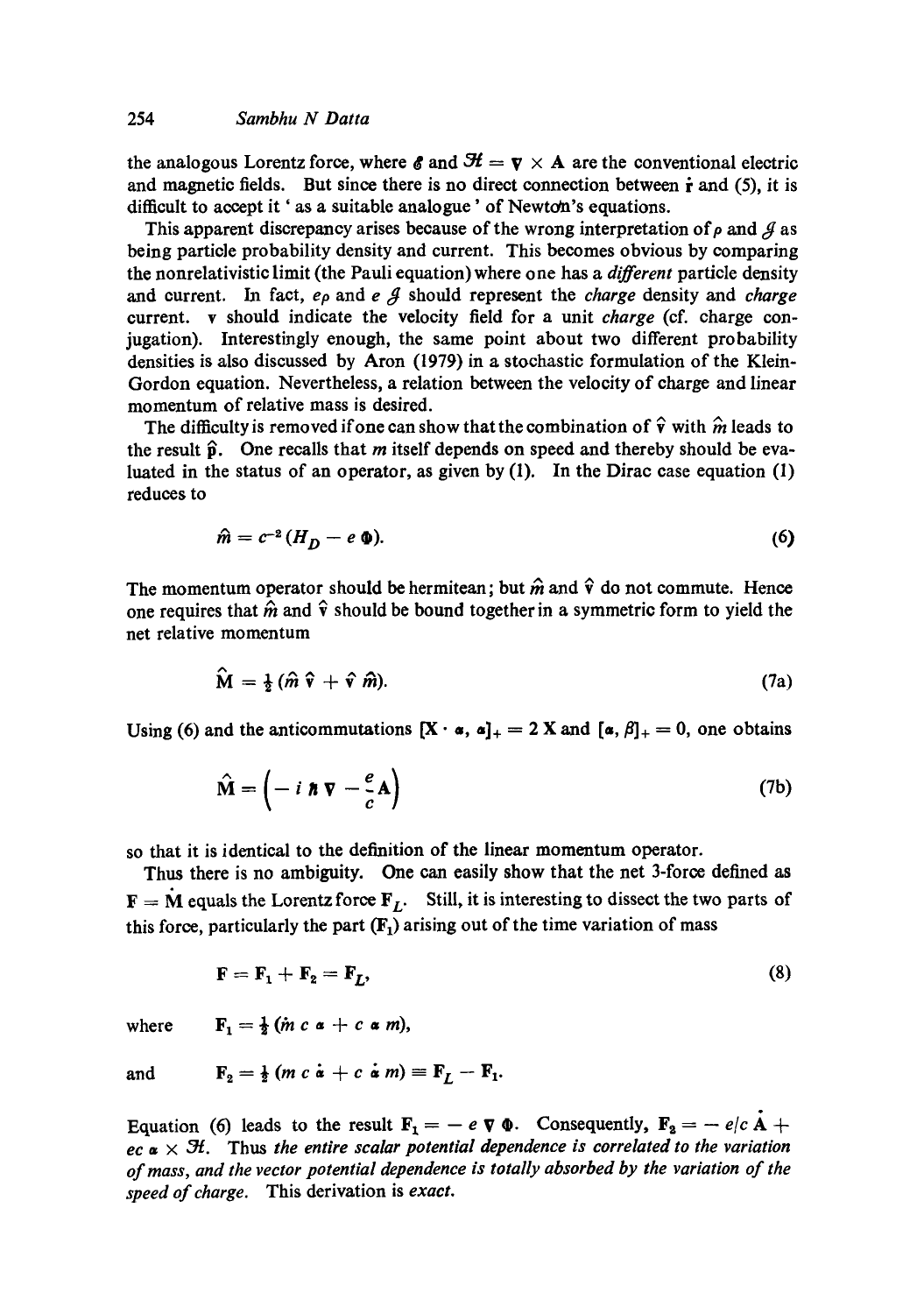The time dependence of the (charge) velocity operator  $\alpha$  is given by

$$
\dot{\mathbf{a}} = -\frac{i}{\hbar} \left[ \mathbf{a}, H_D \right]_{-} = \frac{2ic}{\hbar} \left( -i \hbar \mathbf{v} - \frac{e}{c} \mathbf{A} \right) - \frac{2i}{\hbar} \mathbf{a} H_D^0,
$$

where  $H_D^0$  is the free particle Dirac hamiltonian. The general solution is

$$
\alpha(t) = \alpha(0) \exp\left(-\frac{2i}{\hbar} H_D^0 t\right) + c \left[p(0) - \frac{e}{c} A(0)\right] H_D^{0-1}
$$

$$
\left[1 - \exp\left(-\frac{2i}{\hbar} H_D^0 t\right)\right] + \frac{2ic}{\hbar} \int_0^t d\tau \int_0^{\tau} d\tau' \mathbf{F}_L(\tau')
$$

$$
\exp\left(-\frac{2i}{\hbar} H_D^0(t-\tau)\right).
$$
(9)

In the field-free case  $(A = 0)$ 

$$
\alpha(t) = \alpha(0) + \left\{\alpha(0) - c\,\mathbf{p}_0\,H_D^{0^{-1}}\right\} \left\{\exp\left(-\frac{2i}{\hbar}\,H_D^0\,t\right) - 1\right\}
$$

as given by Messiah (I962). These results show an oscillatory time dependence. The (charge) accelaration equals  $c\dot{a}$  which can be correlated to the 3-force.

In view of the present formalism the non-collinearity of the local velocity and momentum operators, that is, the asymmetry in the Dirac theory (Hestenes 1973, 1975, 1979; Gutler and Hestenes 1975) is to be compared with the requirement of symmetrically combining  $\hat{m}$  and  $\hat{v}$  in order to reproduce a hermitean  $\hat{p}$ . The present study does not examine this comparison, instead it is left as a subject for yet another(future) discussion. That the local 3-force is the Lorentz force is also a finding of Hestenes (Hestenes 1973, 1975, 1979) starting with the definition of an energy-momentum tensor. Here, however, it appears out of the symmetric combination of  $\hat{\boldsymbol{m}}$  with  $\boldsymbol{\alpha}$ .

## **3. Analogues of the Euler equation**

The nonrelativistic form of the analogous Euler equation considers variation of the probability current with respect to time such that an expression involving stress tensors and the scalar force is obtained; the mass  $m$  remains in dependent of speed.

From the Dirac equation the charge current is determined by the speed of the charge and its time variation involves only the vector potential. Using the commutation  $[a_i, a_j]_-=2i\epsilon_{ijk}\sigma_k$  one obtains

$$
\dot{g}_t + \sum_{j=1}^3 \nabla_j (\psi^{\dagger} v_j v_i \psi + \delta_{ij}^{(q)}) = 0.
$$
 (10)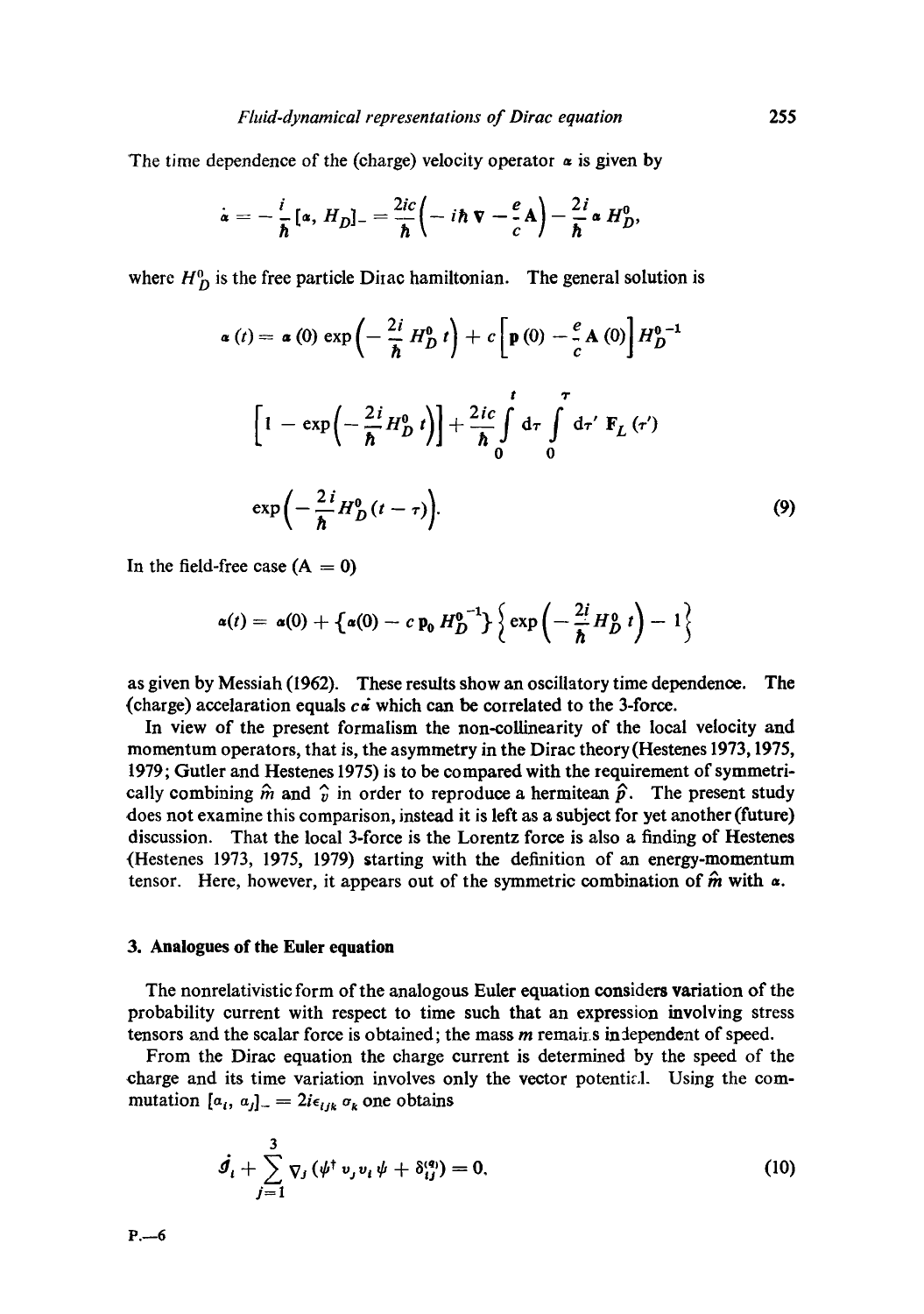where the quantum stress density  $\nabla_l \delta_l^{(q)}$  is given by

$$
\nabla_i \delta_{ii}^{(q)} = -\frac{2i}{\hbar} m_0 c^2 \psi^{\dagger} \beta v_i \psi - \frac{2ec}{\hbar} \psi^{\dagger} (\sigma \times A)_i \psi,
$$
  

$$
\nabla_j \delta_{ij}^{(q)} = 2ic^2 \psi^{\dagger} \sigma_k \nabla_j \psi \epsilon_{ijk}.
$$

and

Here stress densities are only kinetic in nature. Hence the *kinetic* Euler equation (10) with  $\dot{\mathcal{A}} = 0$  generates a necessary but *not* a sufficient condition for stationary states belonging to a specific scalar potential:

$$
\operatorname{Im} \left\{ \psi^{\dagger} \, a H_D^0 \, \psi \right\} = 0. \tag{11}
$$

In other words, every stationary state satisfies (11), but every  $\psi$  satisfying (11) is *not* necessarily a stationary state for a given scalar potential. That (11) is satisfied by every stationary state is not difficult to see, since in that ease the condition (11) reappears as Im  $(T_e - TW)$ , T, W and  $\epsilon$  being the kinetic energy scalar potential energy and the total energy and the equality is achieved by considering the relativistic Virial theorem (Schiff 1968) and the hermitean nature of  $H_D$ .

A more complete form of the Euler equation is obtained in terms of the relative mass current (or relative momentum density) J defined as

$$
\mathbf{J} = \text{Re} \left\{ \psi^{\dagger} \; \hat{\mathbf{M}} \, \psi \right\}. \tag{12}
$$

Substituting the expression of  $\hat{M}$  from (6) one obtains the Gordon current

$$
\mathbf{J} = \frac{1}{2} \left[ \left\{ \left( i\hbar \nabla - \frac{e}{c} \mathbf{A} \right) \psi^{\dagger} \right\} \psi + \psi^{\dagger} \left( -i\hbar \nabla - \frac{e}{c} \mathbf{A} \right) \psi \right], \tag{12a}
$$

identical with the *nonrelativistic* expression of mg. Using Dirac equation and the result  $[a \cdot X, a] = 2i \sigma \times X$ , one obtains the analogous Euler equation

$$
\dot{J}_t + \sum_{j=1}^3 \nabla_j \left[ \text{Re} \left\{ \psi^{\dagger} v_j \left( p_t - \frac{e}{c} A_t \right) \psi \right\} + \mathfrak{I}_{ij}^{(q)} \right] = \rho e \mathfrak{E}_t \tag{13}
$$

with the associated stress densities

$$
\nabla_j \; \mathfrak{I}^{(q)}_{ij} = - e \, \psi^{\dagger} \; a_j \, \mathfrak{H}_k \, \psi \, \epsilon_{ijk}.
$$

For a stationary state stress densities must balance the kinetic term (since  $j_i + (e/c) \rho \mathbf{A}_i = 0$  and the force density:

$$
\sum_{j=1}^{3} \nabla_{j} \left[ \operatorname{Re} \left\{ \psi^{\dagger} \ v_{j} \left( p_{i} - \frac{e}{c} A_{i} \right) \psi \right\} + \mathfrak{I}_{ij}^{(q)} \right] = - e_{\rho} \nabla_{i} \Phi.
$$
 (14)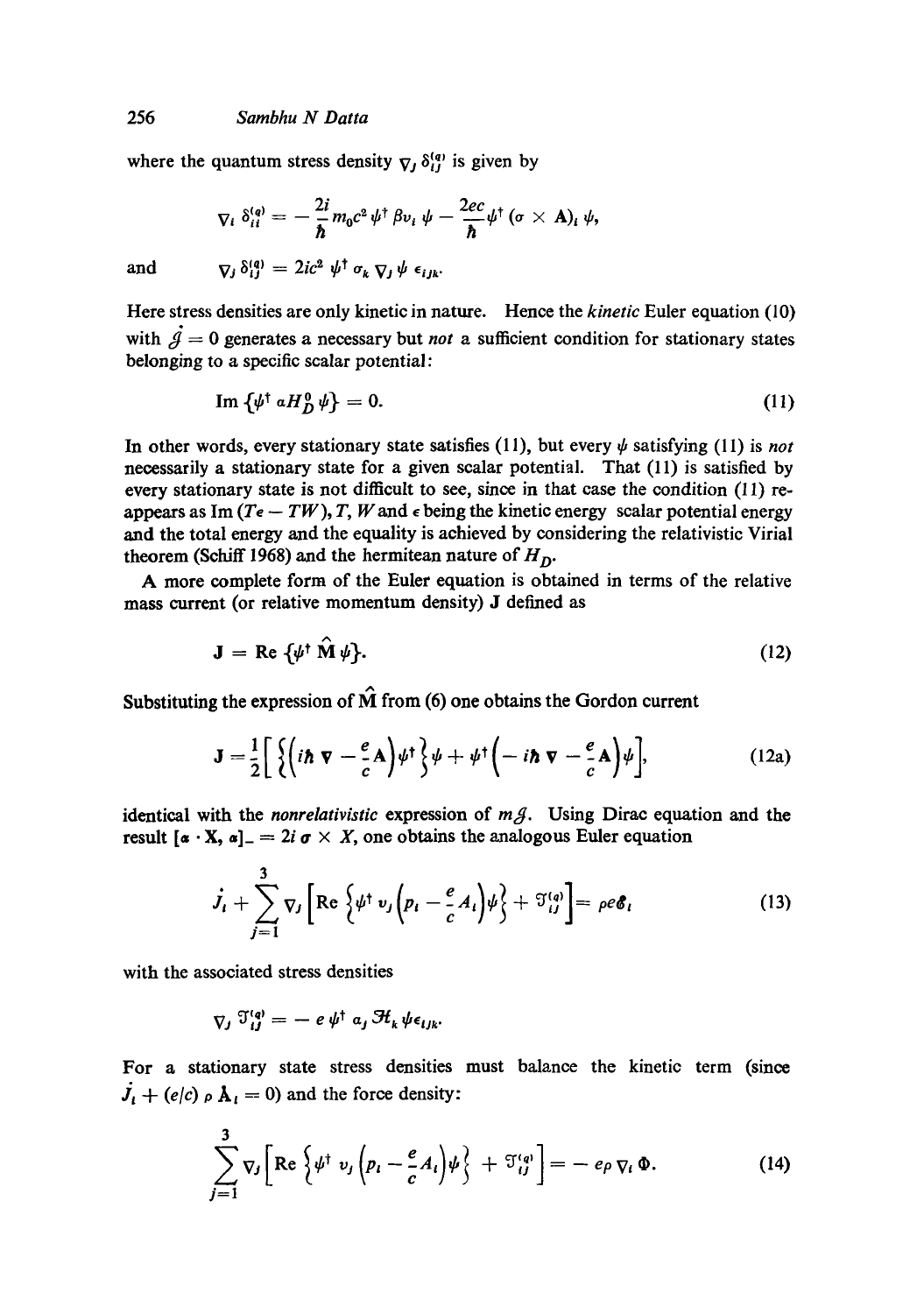This is a more restrictive condition than (11) and stationary states are now characteristic of a scalar potential.

Net current density in the Dirac theory is the sum of the relative mass (Gordon) current and the magnetic moment density due to the electron spin. Conservation laws for local  $p$ , S (spin) and E are not repeated here since they have already been considered by Gurtler and Hestenes (1975). Conservation laws for  $J$  and  $S$  are expected to describe the Dirac stationary state. Therefore, the following discussion is limited to the comparison of the conservations of  $\beta$  and J.

# **4. Many-particle systems**

In the time dependent Dirac-Fock scheme the Dirac hamiltonian is modified by the two particle interaction

$$
i\hbar \psi = [H_D + V(\mathbf{r}, t)] \psi \tag{15}
$$

where  $V(\mathbf{r}, t)$  encompasses both the direct and exchange interactions

$$
V(\mathbf{r}, t) \psi(\mathbf{r}, t)
$$
  
=  $\int d^3 \mathbf{r}_2 \sum_k \{\psi_k^{\dagger}(\mathbf{r}_2, t) \psi_k(\mathbf{r}_2, t) f_k \tilde{V}(\mathbf{r}, \mathbf{r}_2) \psi(\mathbf{r}, t) - \psi_k^{\dagger}(\mathbf{r}_2, t) \psi_k(\mathbf{r}, t) f_k \tilde{V}(\mathbf{r}, \mathbf{r}_2) \psi(\mathbf{r}_2, t) \},$ 

 $f_{k}$  being the (fractional) occupancy of the kth spinor. The equation of continuity, (3), is now achieved by considering the net single particle parameters

$$
\dot{n} + \nabla \cdot \mathcal{J} = 0,
$$
\n
$$
n(\mathbf{r}, t) = \sum_{k} \rho_k(\mathbf{r}, t) f_k,
$$
\n
$$
\text{and} \qquad \mathcal{J}(\mathbf{r}, t) = \sum_{k} \mathcal{J}^{(k)}(\mathbf{r}, t) f_k.
$$
\n
$$
(16)
$$

The kinetic Euler equation is almost trivially generated from (10); however, presence of the operator  $\alpha$  in  $\beta$ <sup>(k)</sup> provides a contribution from the two particle interaction

k

$$
\dot{\mathcal{J}}_t + \sum_{j=1}^3 \nabla_j \sum_k \left\{ \psi_k^{\dagger} v_j v_i \psi_k + S_{ij}^{(k)} \right\} f_k
$$
\n
$$
= \frac{2c}{\hbar} \operatorname{Im} \int d^3 \mathbf{r}_2 \mathcal{N} (\mathbf{r}_2, \mathbf{r}; t) \tilde{V} (\mathbf{r}, \mathbf{r}_2) \mathcal{J}_t (\mathbf{r}, \mathbf{r}_2; t), \qquad (17)
$$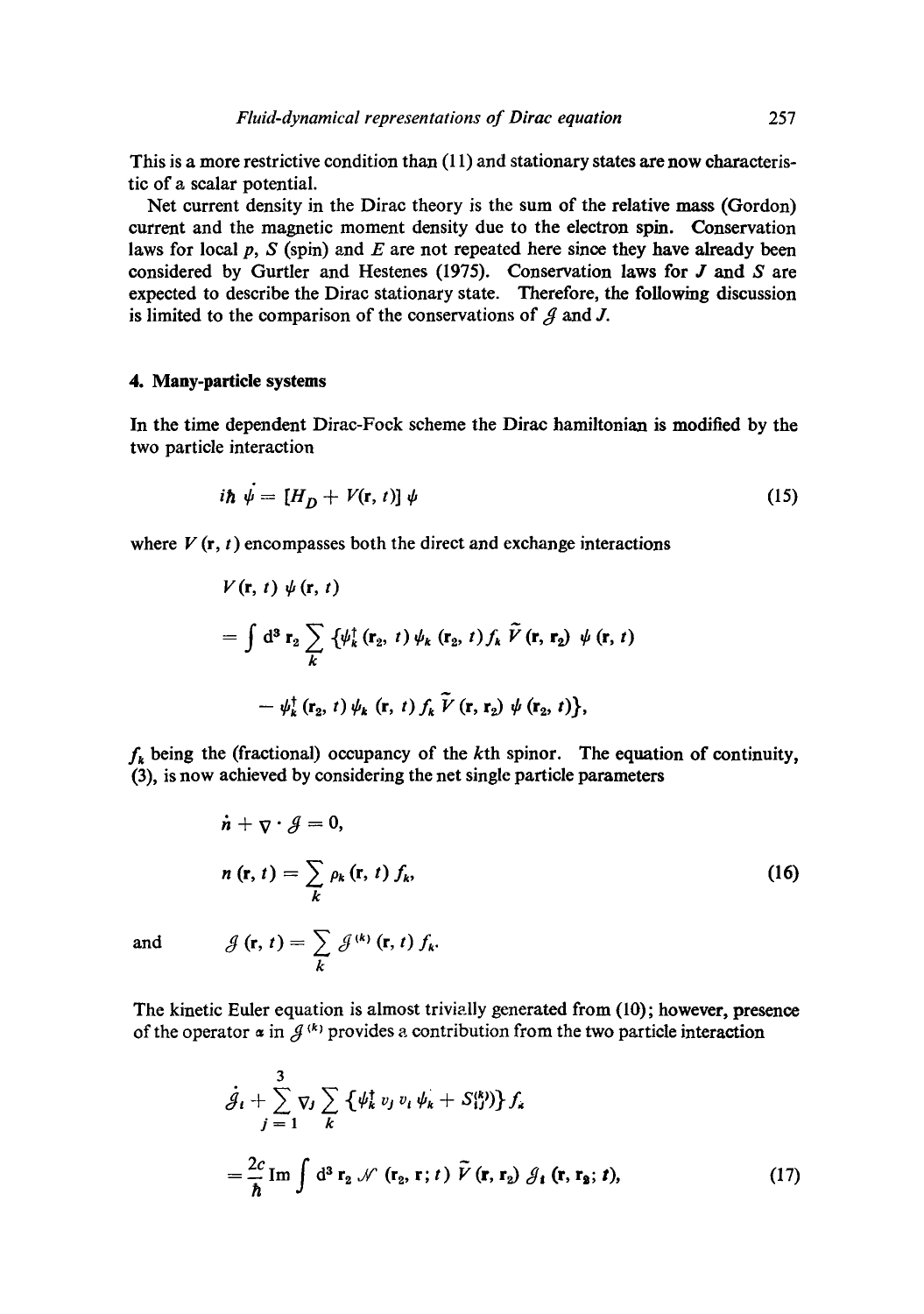where  $\mathcal{N}$  (r, r'; t) and  $\mathcal{J}$  (r, r'; t) are conventional Dirac-Fock (charge) density and (charge) current

$$
\mathcal{N}(\mathbf{r}, \mathbf{r}'; t) = \sum_{k} \psi_k^{\dagger}(\mathbf{r}', t) \psi_k(\mathbf{r}, t) f_k,
$$
 (17a)

and

$$
\mathcal{J}\left(\mathbf{r},\mathbf{r}';t\right)=C\sum_{k}\psi_{k}^{\dagger}\left(\mathbf{r}',t\right)\alpha\psi_{k}\left(\mathbf{r},t\right)f_{k}.
$$
 (17b)

A similar treatment with the relative momentum density  $J^{(k)}$  (r, t) using the electric field  $\&$  converts (13) into

$$
\dot{J}_i^{(k)} + \sum_{j=1}^3 \nabla_j \bigg[ \text{Re} \left\{ \psi_k^{\dagger} v_j \left( p_i - \frac{e}{c} A_i \right) \psi_k \right\} + \mathfrak{I}_{ij}^{(k)} \bigg] = e \, \rho_k \, \mathfrak{G}_i
$$

 $+$  direct term  $+$  exchange term,

where the direct term  $=-\text{ Re }\int d^3\mathbf{r}_2 \rho(\mathbf{r}_2, t) \nabla_i \tilde{V}(\mathbf{r}, \mathbf{r}_2) \rho_k(\mathbf{r}, t),$ 

and the exchange term = -- Re  $\int d^3 r_2 \{ \mathcal{N}(r_2, r; t) \tilde{V}(r, r_2) \psi_k^{\dagger}(r_2, t)$ 

$$
\nabla_t \psi_k(\mathbf{r}, t) - \nabla_t (\mathcal{N}(\mathbf{r}, \mathbf{r}_2; t) \nabla(\mathbf{r}, \mathbf{r}_2)) \psi_k^{\dagger}(\mathbf{r}, t) \psi_k(\mathbf{r}_2, t) \},
$$

for a *real* and *symmetric* two particle interaction, V (**r**, **r**<sub>2</sub>) = V (**r**<sub>2</sub>, **r**). The net relative momentum density J,

$$
J\left(\mathbf{r},\,t\right)=\sum_{k}J^{(k)}\left(\mathbf{r},\,t\right)f_{k},
$$

can be utilized to write the net Euler equation

$$
\dot{J}_t + \sum_{j=1}^3 \nabla_j \sum_k \left[ f_k \operatorname{Re} \left\{ \psi_k^{\dagger} v_j \left( p_i - \frac{e}{c} A_i \right) \psi_k \right\} + \mathfrak{I}_{ij}^{(k)} \right]
$$
\n
$$
= e \rho \mathcal{E}_t - \operatorname{Re} \int d^3 \mathbf{r}_2 \left\{ \rho(\mathbf{r}_2, t) \rho(\mathbf{r}, t) - |N(\mathbf{r}, \mathbf{r}_2; t)|^2 \right\}
$$
\n
$$
\otimes \nabla_t \widetilde{V}(\mathbf{r}, \mathbf{r}_2). \tag{18}
$$

As usual, the change for a many particle system has been two-fold; (i) one needs to consider the net single particle parameters and (ii) the force density is suitably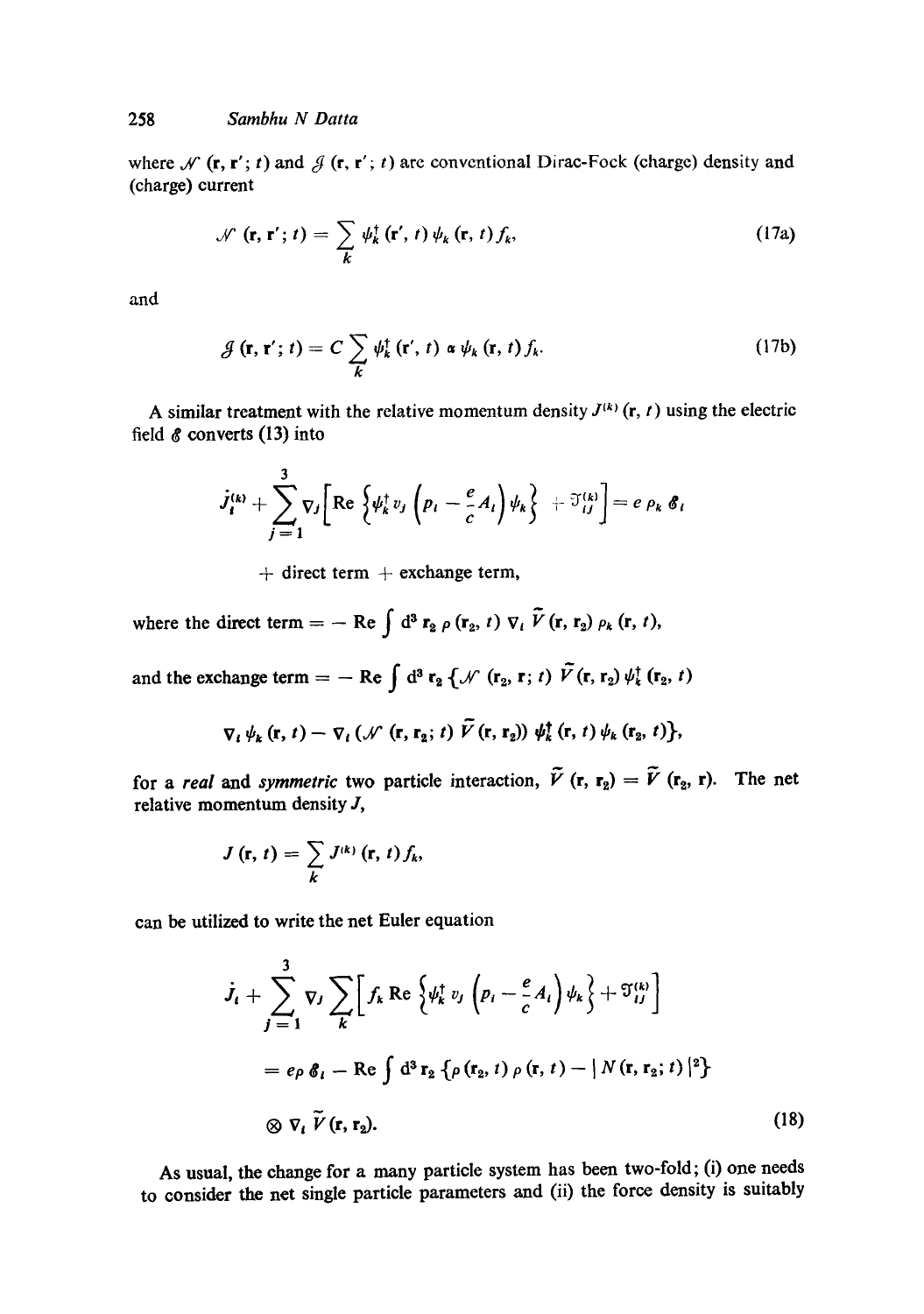modified to add the direct and exchange contribution of two-electron interactions to the external force density.

## **5. Discussion**

In  $\S$  2 a mass operator has been defined which is hermitean and which, in combination with the velocity operator  $c\alpha$ , reproduces a consistent linear momentum operator  $p=-i\hbar\nabla$ . The net 3-force is therefore identical with the Lorentz force  $F_I$ , whereas the time variation of *only* relative mass in **p** is given by  $\mathbf{F}_1 = -e \nabla \Phi$ .

In the nonrelativisitic limit  $mc^2 \simeq m_0 c^2 + \frac{1}{2m_0} \left( -i\hbar \nabla - \frac{e}{c} A \right)^2 + \dots$ , such that to the lowest order  $(c^{-2})$   $\dot{m} = - (i/2 \hbar m_0 c^2) \left[ \left( -i\hbar \nabla - \frac{e}{c} \mathbf{A} \right)^2, H_D \right]$ . The force

 $\mathbf{F}_1$  can then be described as (to order  $c^{-2}$ )

$$
F_1 = F_{11} + F_{12} + F_{13}
$$

**where** 

$$
\mathbf{F}_{11} = -\frac{e}{m_0 c^2} \mathbf{v} \left( \mathbf{p} - \frac{e}{c} \mathbf{A} \right) \cdot \mathbf{v} \mathbf{0},
$$

$$
\mathbf{F}_{12} = -\frac{i\hbar}{2m_0 c} e \nabla^2 \mathbf{A},
$$

 $m_{\scriptstyle 0}c$ 

and  $F_{13} = \frac{1}{2} H \times (p - \Delta)$ 

The first term describes the kinetic modification of the gradient of the scalar potential and the second term similarly describes the kinetic modification of the gradient of the vector potential; the third term represents coupling of the magnetic field with the particle momentum spaced over the Compton wavelength. In this fashion one may attempt to reveal different interactions that contribute to the variation of mass.

The time variation of speed takes a simple appearance in ease the Lorentz force is chosen to be invariant of time. In this case (9) reduces to the form

$$
\alpha(t) - \alpha(0) = -\left\{\alpha(0) - c\left(\mathbf{p}(0) - \frac{e}{c}\mathbf{A}(0)\right)H_D^{0^{-1}}\right\}
$$

$$
- c\mathbf{F}_L H_D^{0^{-1}}\left(1 - \frac{2i}{\hbar}H_D^0\right)^{-1}\left\{\left(1 - \exp\left(-\frac{2i}{\hbar}H_D^0t\right)\right\}.\end{aligned}
$$

The definition of the mass operator in (6) thus appears to satisfy all related theoretical expressions in a consistent fashion. A word of caution is included here. For example, for a stationary state in the region  $E - e \Phi < 0$ ,  $(m - m_0)$  appears to be negative and one should refrain from interpreting it as an admixture of negative energy states. The same phenomenon occurs with negative kinetic energy in the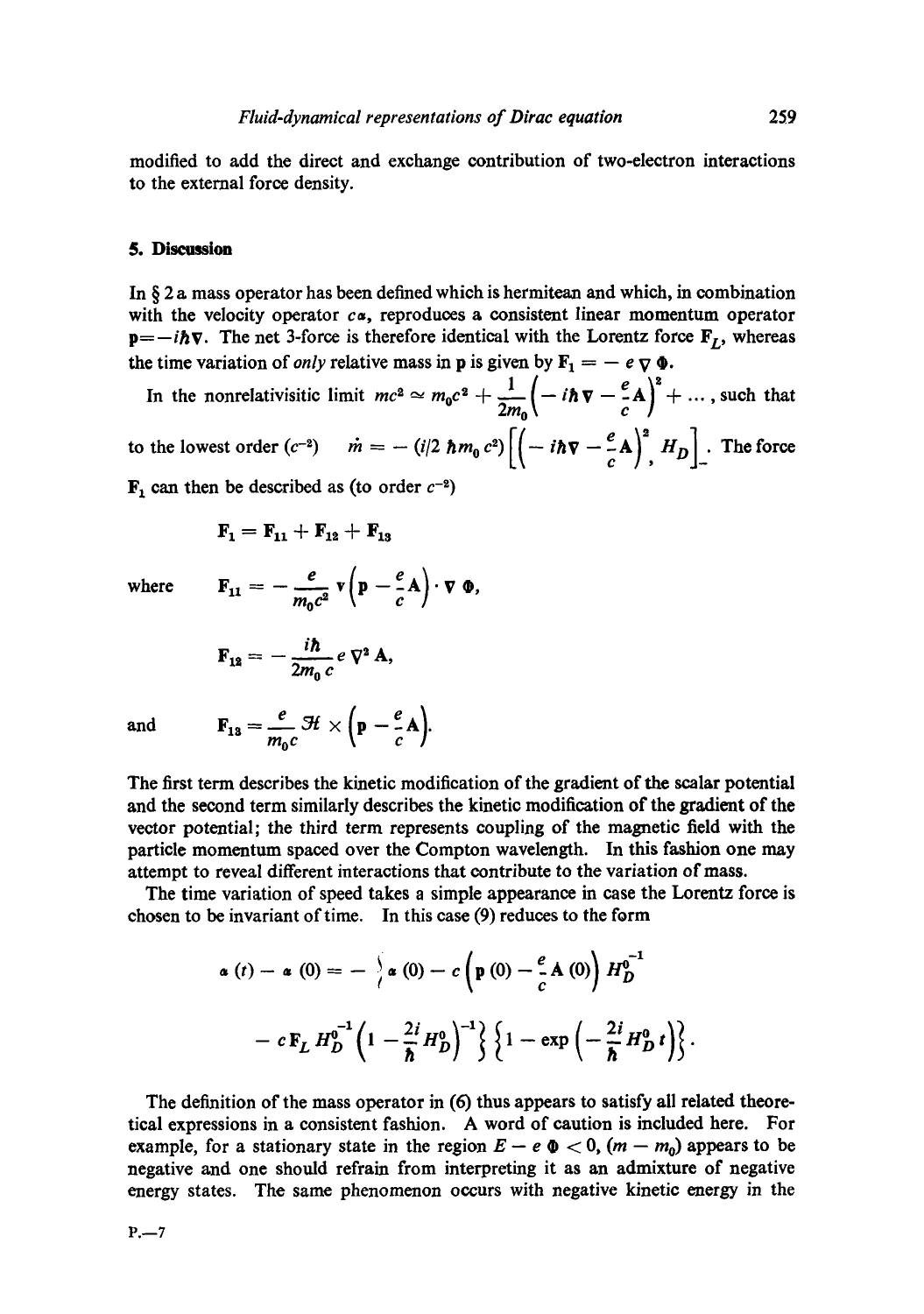nonrelativistic case, and this is to be physically interpreted as the uncertainty involved with the determination of kinetic energy. The positional uncertainty in this region creates an uncertainty in momentum which gives rise to an uncertainty in kinetic energy that supersedes the decreasing amount of the relative mass.

The fluid-dynamical representation offers a simple description in terms of macroscopic parameters like  $\rho$  (r, t), v (r, t) and stress densities. As in the nonrelativistic situation (Bohm 1952; Madelung 1926; Landau 1945; Wong 1976) these may find applications in the description of collision processes or in relativistic density functional formalism. For stationary states one obtains the requirement that stresses must balance the force densities appearing in the Euler equation. The non-diagonal components of the stress tensors are responsible for vorticity in the system.

We now examine the difference between the two Euler conditions, equations (11) and  $(14)$ , for a centrally symmetric system retaining atomic symmetry for the singleparticle states, given by

$$
\psi_{p}(r, \theta, \phi; t) = r^{-1} \begin{bmatrix} P_{n_{p} k_{p}}(r, t) & X_{k_{p} m_{p}}(\theta, \phi) \\ i Q_{n_{p} k_{p}}(r, t) X_{-k_{p} m_{p}}(\theta, \phi) \end{bmatrix}
$$
(19a)

in the notation of Rose (1957).  $P$  and  $Q$  are respectively the 'upper' and 'lower' components. For a stationary state one obtains (Rose 1957):

$$
c\left[\frac{\partial}{\partial r}\left(\frac{P}{r}\right)+\frac{K+1}{r^2}P\right]=(E-V+m_0 c^2)\frac{P}{r},\qquad(19b)
$$

**and** 

$$
c\left[\frac{\partial}{\partial r}\left(\frac{Q}{r}\right)-\frac{K-1}{r^2}Q\right]=-(E-V-m_0 c^2)\frac{Q}{r}.
$$

For a vanishing vector potential

$$
\psi_{nj\,\mu}^{\dagger} \ a \ \left\{ c \ a \cdot \mathbf{p} \ \psi_{nj\,\mu} + m_0 \ c^2 \ \beta \ \psi_{nj\,\mu} \right\}
$$
\n
$$
= \text{Im} \left( X_{-k\,\mu}^* \ \tau \ X_{k\,\mu} \right) \ (E_n - V) \ P_n \ Q_n/r^2;
$$

 $\tau$  = Pauli spin matrix;  $V$  = scalar potential.

Thus (11) is satisfied for any stationary state of any centrally symmetric scalar potential without any guarantee that  $\psi_{ni}$  is a stationary state of a particular potential. The validity depends only on the spherical symmetry of the system, rather than the exact form of the potential.

Under similar conditions

$$
\sum_{j=1}^3 \nabla_j \operatorname{Re} \left\{ \psi^{\dagger} v_j p_i \psi \right\} = c \left[ \psi^{\dagger} \nabla_i a \cdot p \psi - (a \cdot p \psi)^{\dagger} \nabla_i \psi \right] = - \rho \nabla_i e \Phi,
$$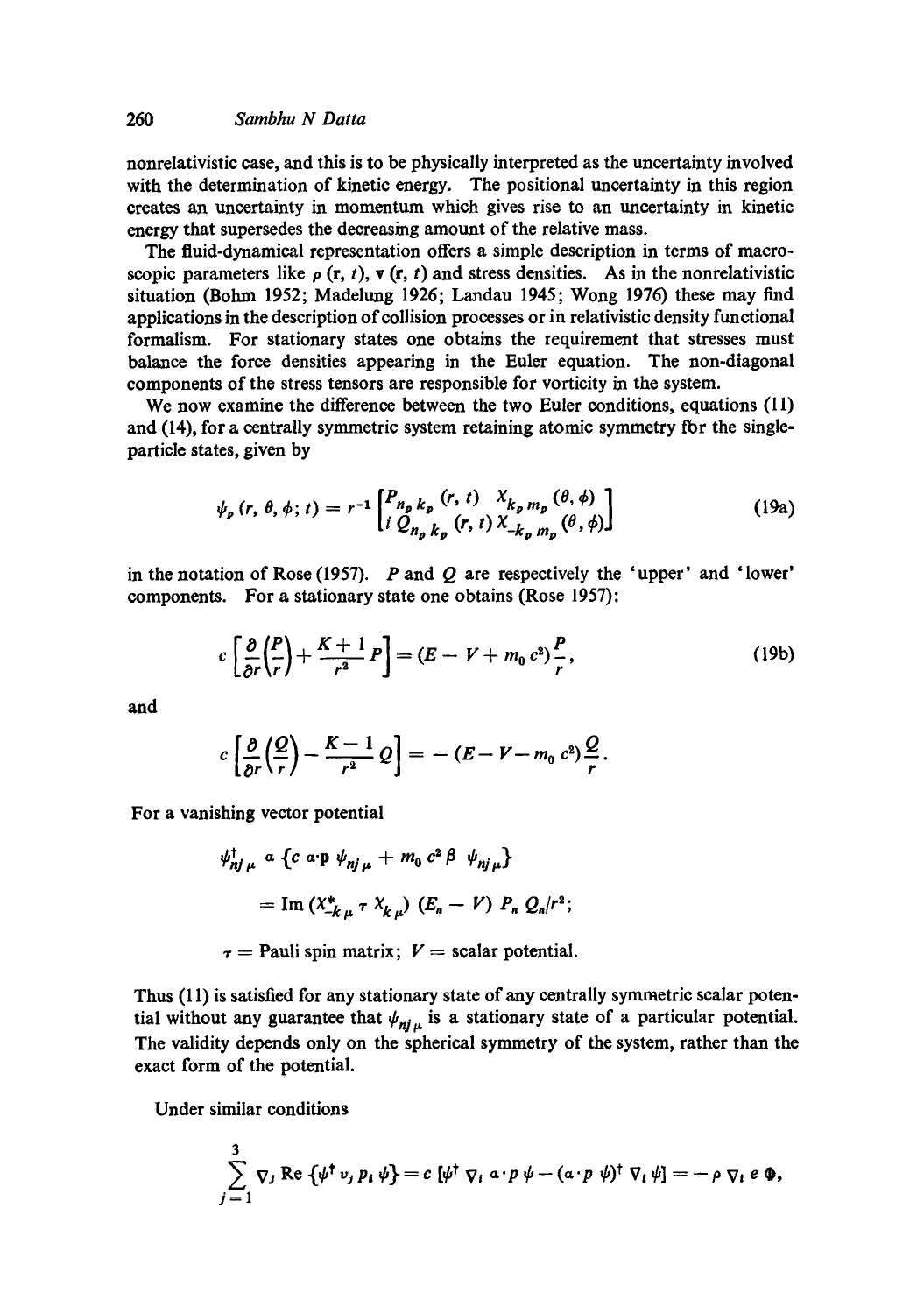the last result being derive for a stationary state. Then (14) is satisfied for stationary states of a particular scalar potential.

For the purpose of future reference it is useful to calculate  $\beta$  and J corresponding to the atomic symmetry, equation (19a):

$$
\mathcal{J}(\mathbf{r},\theta,\phi)=2c\;r^{-2}\;P(r,t)\;Q(r,t)\;\mathrm{Im}\;\{X_{-k,u}^*\;\tau\;X_{k,u}\},
$$

and  $J(r, \theta, \phi) = -\hbar \operatorname{Im} {\{\psi^{\dagger} \nabla \psi\}}.$ 

Table 1 summarizes  $\rho_k$ ,  $\mathcal{J}^{(k)}$  and  $\mathbf{J}^{(k)}$  for different angular symmetries. The currents illustrate vortices or circulations as readily expected from the mere existence of the current density (Jehle 1968, 1969; Birula 1971a, b; Riess and Primas 1968; Riess 1970; Hirschfelder *et al* I974). These currents vanish for a relativistically closed shell.

Hydrogen atomic basis is given by (Pavlik and Blinder 1967)

$$
\psi_{1s_{1/2}} = \begin{cases} \psi_1 \\ \psi_2 \\ \psi_3 \\ \psi_4 \end{cases} \quad \text{with} \quad \begin{cases} \psi_3 \\ \psi_4 \end{cases} = (2m_0 c)^{-1} \left\{ 1 + \frac{E - e \Phi}{2m_0 c^2} \right\}^{-1} \tau \cdot \mathbf{P} \begin{cases} \psi_1 \\ \psi_2 \end{cases}
$$

where

$$
\begin{Bmatrix} \psi_1 \\ \psi_2 \end{Bmatrix} = \begin{Bmatrix} e^{-Zr} r^{\gamma-1} \\ 0 \end{Bmatrix}
$$

and 
$$
\gamma = (1 - a^2 Z^2)^{1/2}
$$
.

 $Z$  is the effective nuclear charge divided by the Bohr radius and  $\alpha$  is the fine structure constant,  $r^{y-1}$  is necessary to generate the correct behaviours near nucleus. For simplicity we may disregard this term to obtain the approximate  $1s_{1/2}$  spinor

$$
\psi = \left(\frac{(1+\gamma) Z^3}{2\pi}\right)^{1/2} \left\{\begin{array}{l} e^{-Zr} \\ 0 \\ -i\left(\frac{1-\gamma}{1+\gamma}\right)^{1/2} e^{-Zr} \cos\theta \\ -i\left(\frac{1-\gamma}{1+\gamma}\right)^{1/2} e^{-Zr} \sin\theta \ e^{i\phi} \end{array}\right\},
$$

where both the charge and spin symmetry is retained. A straightforward treatment with this description of an atomic system shows that the quantum force

$$
\mathbf{F}_{x}^{Q} = -\frac{i\hbar c}{\rho} \sum_{j=1}^{3} \nabla_{j} (\psi^{\dagger} a_{j} \nabla_{x} \psi)
$$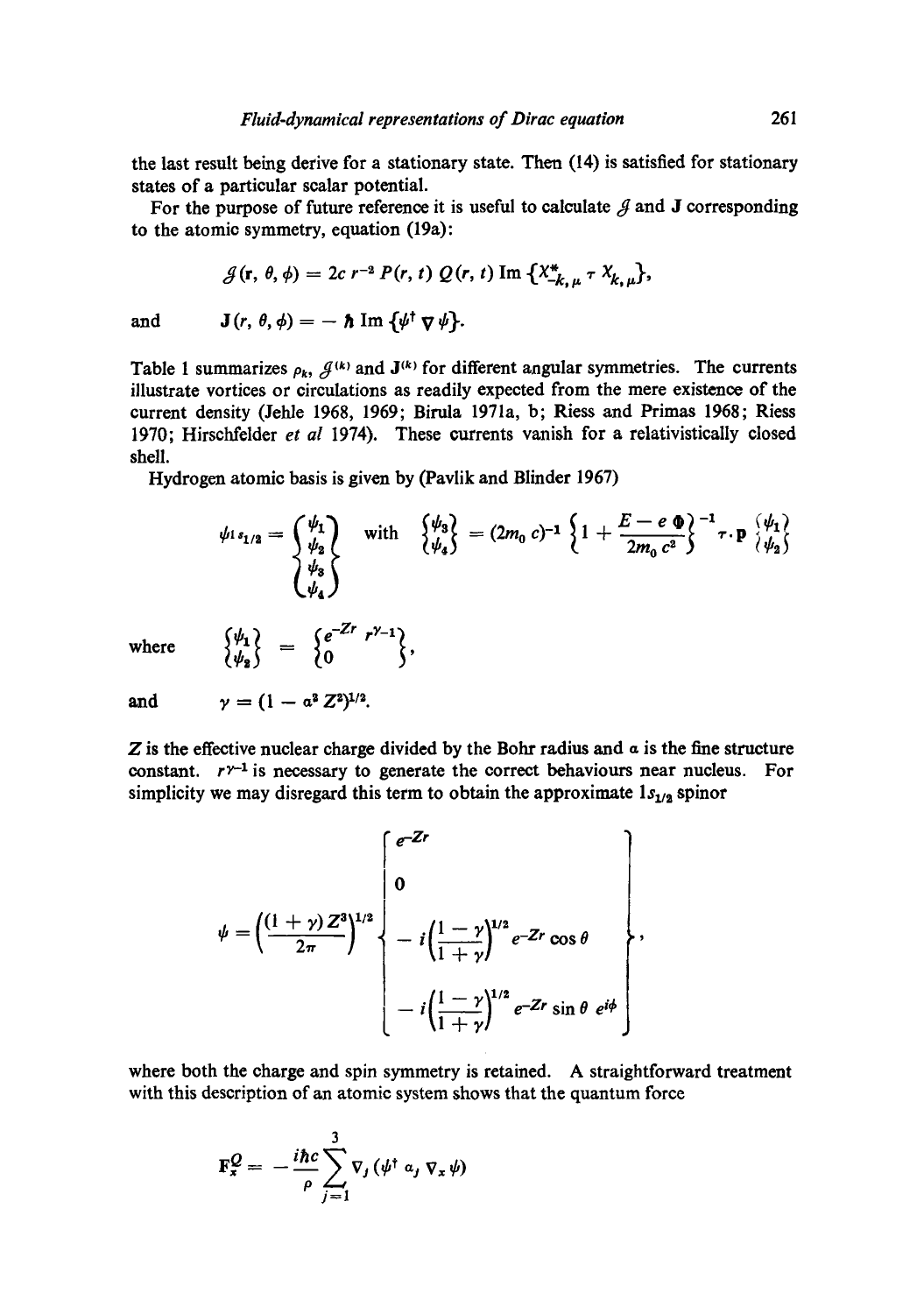|                                                                                                            |                                                                                                                                                                                                                                                                  | Table 1. Relative (charge) density <i>n</i> , current density $\beta$ and mass current J for atomic symmetry.                                                                                                                                                                                                                                                                      |                                                                                                                                                                                                                                                                                                                                                                                                                                                                                |
|------------------------------------------------------------------------------------------------------------|------------------------------------------------------------------------------------------------------------------------------------------------------------------------------------------------------------------------------------------------------------------|------------------------------------------------------------------------------------------------------------------------------------------------------------------------------------------------------------------------------------------------------------------------------------------------------------------------------------------------------------------------------------|--------------------------------------------------------------------------------------------------------------------------------------------------------------------------------------------------------------------------------------------------------------------------------------------------------------------------------------------------------------------------------------------------------------------------------------------------------------------------------|
| (Angular symmetry)<br>Spinors                                                                              |                                                                                                                                                                                                                                                                  | in terms of the unit vector $\phi$                                                                                                                                                                                                                                                                                                                                                 | in terms of the unit vector $\phi$                                                                                                                                                                                                                                                                                                                                                                                                                                             |
| $d^* \pm 3/2$<br>$p \pm 3/2$<br>$\frac{1}{2}$<br>$d^* \pm \frac{1}{2}$<br>$p^* \pm \frac{1}{2}$<br>ا†<br>∺ | $1) (P^3 + Q^3) / 8\pi r^3$<br>$(1) (P^2 + Q^2) / 8\pi r^2$<br>$(P^2 + Q^2)/4\pi r^2$<br>3 sin <sup>4</sup> $\theta$ ( $P^4 + Q^2)/8\pi r^2$<br>$3 \sin^3 \theta (P^2 + Q^3) / 8\pi r^3$<br>$(P^2+Q^3)/4\pi r^3$<br>$(3 \cos^2 \theta +$<br>$(3 \cos^2 \theta +$ | $\mp$ (cPQ (9 cos <sup>2</sup> $\theta$ - 1) sin $\theta$ /4m <sup>2</sup> )<br>$\pm$ (cPQ (9 cos <sup>2</sup> $\theta$ -1) sin $\theta$ /4 <i>m</i> <sup>2</sup> )<br>$\mp$ (3 cPQ sin <sup>3</sup> $\theta$ /4m <sup>2</sup> )<br>$\pm$ (3 cPQ sin <sup>8</sup> $\theta$ /4m <sup>5</sup> )<br>$\pm$ (cPQ sin $\theta/2\pi r^2$ )<br>$\mp$ (cPQ sin $\theta$ /2m <sup>,n</sup> ) | $\pm$ (h ( $P^4$ + 9 $Q^2$ cos <sup>2</sup> $\theta$ ) sin $\theta$ [ $8m^3$ )<br>$\pm$ (3h ((1 + sin <sup>2</sup> $\theta$ ) $P^2$ + $Q^3$ ) sin $\theta$ [ $8m^3$ )<br>$\pm$ (h (9 $P^2$ cos <sup>2</sup> $\theta$ + $Q^2$ ) sin $\theta$ [ $8m^3$ )<br>$\pm$ (3 <i>h</i> ( $P^2$ + (1 + sin <sup>3</sup> $\theta$ ) $Q^2$ ) sin $\theta$ /8 $\pi r^3$ )<br>$\pm$ (hQ <sup>2</sup> sin $\theta$ /4m <sup>3</sup> )<br>$\pm$ (hP <sup>2</sup> sin $\theta$ /4m <sup>3</sup> ) |
| Relativistic<br>closed<br>shell                                                                            | $(P^a+Q^a)/2\pi r^a$                                                                                                                                                                                                                                             |                                                                                                                                                                                                                                                                                                                                                                                    |                                                                                                                                                                                                                                                                                                                                                                                                                                                                                |
|                                                                                                            |                                                                                                                                                                                                                                                                  | $P(r, t)$ and $Q(r, t)$ are upper and lower (radial) components. Polar coordinates $(r, \theta, \phi)$ have been employed.                                                                                                                                                                                                                                                         |                                                                                                                                                                                                                                                                                                                                                                                                                                                                                |

| <b>Section</b>         |
|------------------------|
|                        |
| <br> <br>              |
| $\frac{1}{2}$          |
| $-20 - 20$<br>$\vdots$ |
|                        |
|                        |
|                        |
|                        |
| I                      |
|                        |
| ;<br>⊾                 |
| ì                      |

 $262$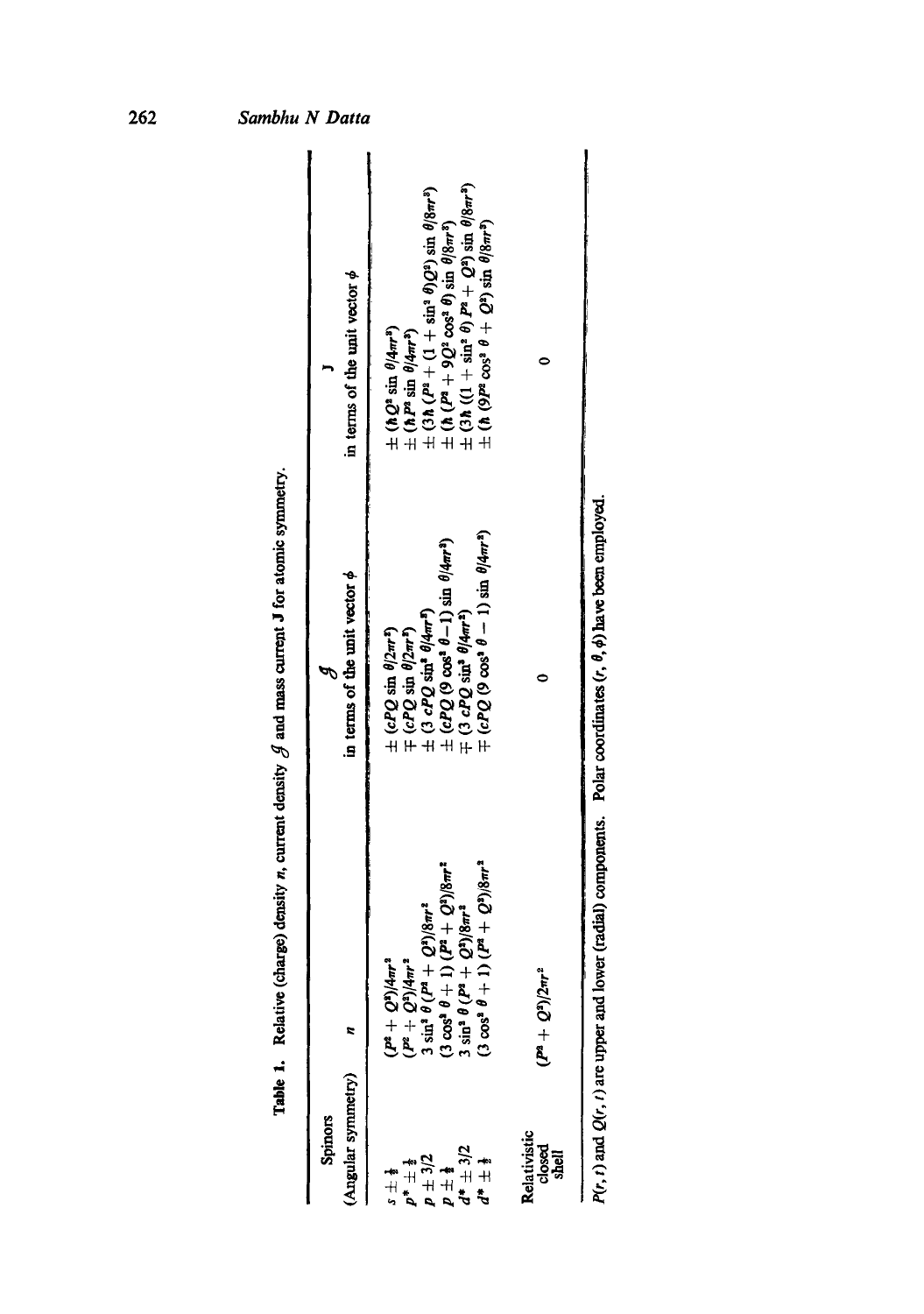equals the classical force,  $F_x^{\text{cl}}$ ,

$$
F_x^Q = -\frac{Z e^2 x}{r^3} \equiv F_x^{\text{cl}}
$$

which is consistent with (14) (simply because of the correct symmetry rather than the accurate radial behaviour).

But the chosen atomic basis need not necessarily be a good description of molecular spinors,  $\Psi_{1s\sigma1/2} = [2 (1 + s)]^{-1/2} \otimes [\psi_{1s_{1/2}}^A + \psi_{1s_{1/2}}^B]$ . In the limit  $r_B \rightarrow r_A$  the atomic equality is achieved. However, in general  $F_x^{\prime\prime}$  need not equal  $F_x^{\prime\prime}$ .

Figure 1(a) illustrates  $-F_x^Q$  to be compared with  $-F_x^G$  in figure 1(b), for the  $H_2^+$ molecular ion system. The difference is plotted in figure l(c). All the forces are calculated in the *xz* plane ( $y = 0$ ). In the near nuclear region  $r^{\gamma-1}$  varies largely from unity, generating very poor behaviour in our approximate description of the molecular spinor. Thus the difference  $(F_x^{\mathcal{L}} - F_y^{\mathcal{L}})$  is most pronounced [figure 1(c)]. At large distances the radial behaviour of the basis spinors improves. Yet there is a difference in magnitude between  $F_{\rm x}^2$  and  $F_{\rm y}^2$  in the outward region indicating the inadequacy of the description of the molecular spinor  $\Psi_{1s\sigma_1/2}$  as a linear combination of only atomic  $_{1s_{1/2}}$  functions.

As a future possibility, discussion on spin density is *deliberately* avoided in this work.



**Figure 1a.**  $F_x^{\text{quantum}}$  in the *XZ* plane. Hydrogen nuclei at  $X = 0$ ,  $Z = 1$  and  $X = 0, Z = -1$ . Atomic units have been used throughout,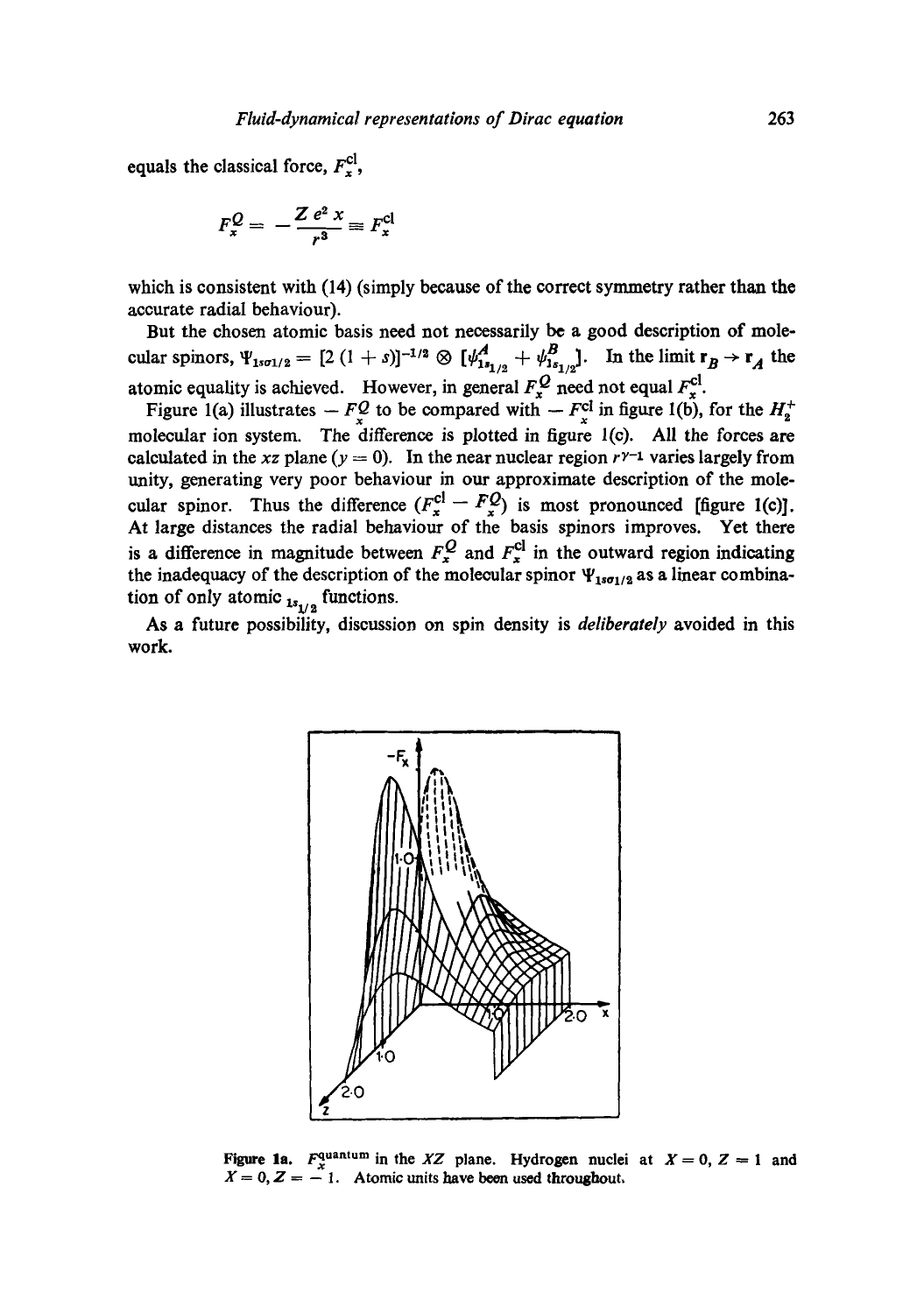

Figure **lb.**   $Z=-1$  $F_{\rm x}^{\rm classical}$  in the *XZ* plane. Hydrogen nuclei at  $X = 0$ ,  $Z = 1$  and  $X = 0$ , Atomic units have been used throughout.



Figure 1c.  $F_{\rm x}^{\rm quantum}$  (upper surface) and  $F_{\rm x}^{\rm classical}$  (lower surface) in the blown up region of *XZ* plane. Hydrogen nuclei at  $X=0$ ,  $Z=1$  and  $X=0$ ,  $Z=-1$ . Atomic units have been used throughout.

## **Acknowledgement**

The author gratefully acknowledges discussion with W H E Schwarz, S H Patil and C S Ewig and thanks A Das for his help in the required computation.